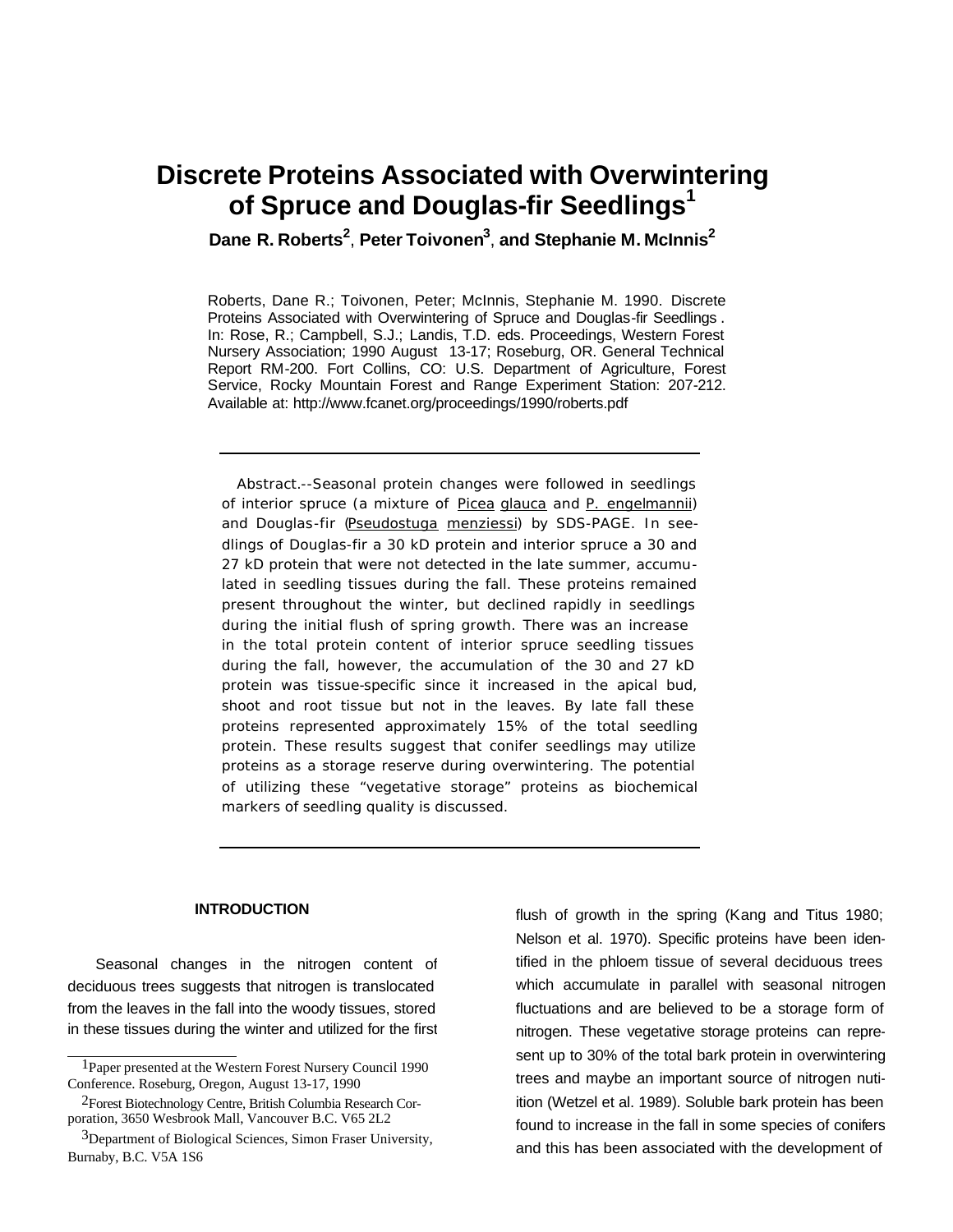frost hardiness (Pomeroy and Siminovitch, 1970). We report that conifer seedlings accumulate specific proteins in the fall and utilize these proteins during flushing.

# **MATERIALS AND METHODS**

### **Plant Material**

Interior spruce seedlings (seedlot 8534) used in this study were grown as 2-0 container stock by British Columbia Ministry of Forests Nursery at Surrey, British Columbia. For flushing experiments seedlings were considered "overwintered" in early February and brought into the laboratory. These seedlings were kept at room temperature under a 19 hr photoperiod at a light intensity of 70 einsteins/M2/sec. Douglas-fir seedlings were grown as 2-0 container stock by Peltons Reforestation, Maple Ridge, British Columbia. For the study of seasonal changes these seedlings were grown outdoors at B.C. Research Corporation. For protein analysis seedlings were divided into leaf, shoot, apical bud and root tissues and stored at -80°C.



Figure 1. Changes in total protein for different tissues of interior spruce seedlings during the fall of 1988.



### **Protein Analysis**

Seedling tissues (approx. 200 mg) were ground in a mortar and pestle with liquid nitrogen until a fine powder was achieved. Approximately 20-40 mg of tis-



Figure 2. Changes in the protein profile for different tissues of interior spruce seedlings during the fall of 1988. A) lanes  $1-4$  apical bud; lanes  $5\epsilon$ shoot; lane 9 mw standards. Lanes 1,5 Sept 8; lanes 2,6 Sept 29; lanes 3,7 Oct 28; lanes 4,8 Nov 29. B) lanes 1-4 leaves; lane 5 mw standards; lanes 6-9 roots. Lanes 1,6 Sept 8; lanes 2,7 Sept 29; lanes 3,8 Oct 28; lanes 4,9 Nov 29. (arrows denote discrete proteins).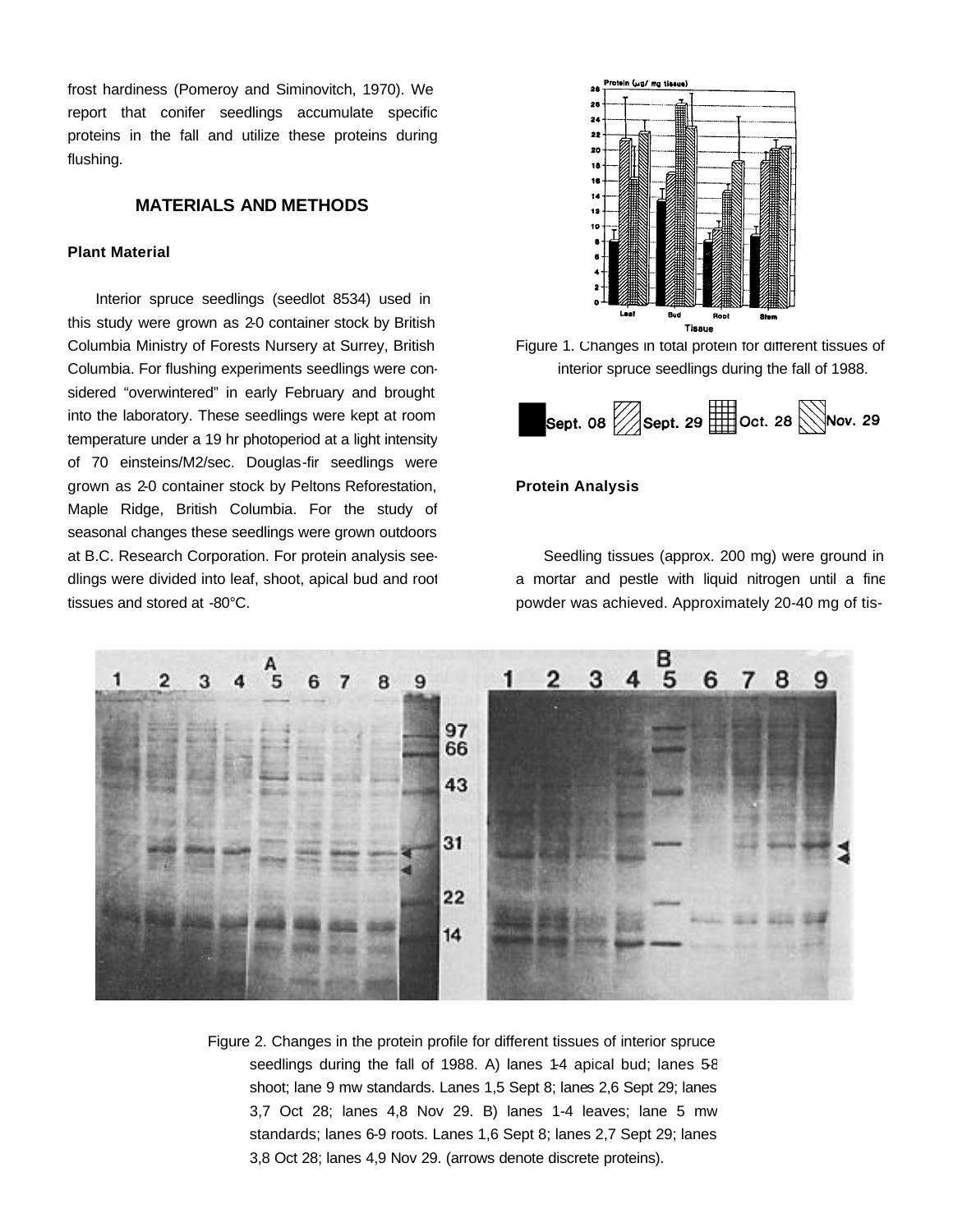sue was placed in a pre-weighed microfuge tube, 51/mg tissue of solubilizing buffer (0.125 M Tris-HCl pH 6.8 containing 22.5% mercaptoethanol, 9% sodium dodecylsulfate and 22.5% glycerol) was added and the sample was boiled for 6 - 7 minutes. The homogenate was centrifuged at 16000 x g for 10 mm, the supernatant removed and the sample was stored at -7OoC. Sample protein was determined using the method of Ghosh et al. (1988). For analysis of specific protein changes, samples were fractionated by SDS-PAGE on 12% polyacrylamide gels with a 5% stacking gel (Laemmli, 1970).

### **RESULTS**

#### **Interior Spruce**

The protein content of the apical bud, shoot, leaf and root tissue of interior spruce seedlings increased during the fall (fig. 1). SDS-PAGE analysis revealed that two specific proteins of apparent molecular weights 30 and 27 kD accumulated during this period (fig. 2). These proteins were not detected in seedlings sampled in early September, began to accumulate in late September and reached a maximum level by the end of October. Apical bud, shoot and root tissue contained equivalent levels of the proteins but they were not detected in the leaves. The temporal appearance of these proteins in the fall was similar among all the individuals tested although there was some variation in the relative amounts of the two

Table 1. The percentage of total protein represented by vegetative storage proteins of interior spruce during the fall of 1988.

| Collection Date          | <b>Protein Concentration</b> |
|--------------------------|------------------------------|
|                          | (% of total protein)         |
| September 8              | n.d.1                        |
| September 29             | 7.92+3.582                   |
| October 8                | 11.87+6.91                   |
| November 29              | 15.65+5.78                   |
| $1n.d.$ = not detectable |                              |
| <sup>2</sup> mean S.D.   |                              |

proteins in different seedlings. The level of the 30 and 27 kD proteins relative to total protein increased throughout the fall and by late October represented approximately 15% of the tissue protein (table 1).

When overwintered seedlings were placed in a favorable environment for growth (day 0) the buds expanded by day 7 and a flush of new growth occurred by the end of the three week sampling period. The levels of 30 and 27 kD protein in these seedlings declined to undetectable levels by day 7 in the apical buds, day 12 in the shoot tissue and day 21 in the roots (fig. 3)

#### **Douglas-fir**

Seasonal changes in the morphology and protein profiles of the apical bud were followed in seedlings of Douglas-fir (fig. 4). Bud scales began to develop on seedlings in early September and by late September visual inspection suggested that bud development was complete since no further morphological changes were noted until spring. A 30 kD protein began to accumulate in the bud tissue in early November and by late November this protein had reached its maximum level and remained at this level throughout the winter. The apical bud began to swell in early April and by the middle of the month, needles were protruding from the bud scales . The levels of the 30 kD protein had declined to undetectable levels in seedlings by early April.

## **DISCUSSION**

Recently, specific storage proteins have been identified in vegetative tissues of deciduous trees such as elderberry and poplar (Greenwood et al. 1986; Sauter et al. 1988; Wetzel et al. 1989). These vegetative storage proteins can represent up to 30% of the tissue protein in the overwintering trees and it is believed that they contribute significantly towards nitrogen nutrition during spring flush (J. Greenwood, Univ. of Guelph, Ontario, Personal communication). Proteins are classified as storage molecules based on their accumulation during the fall in preparation for overwintering, their high concentration in dormant seedlings, and their rapid decline during flushing of overwintered seedlings. Based on the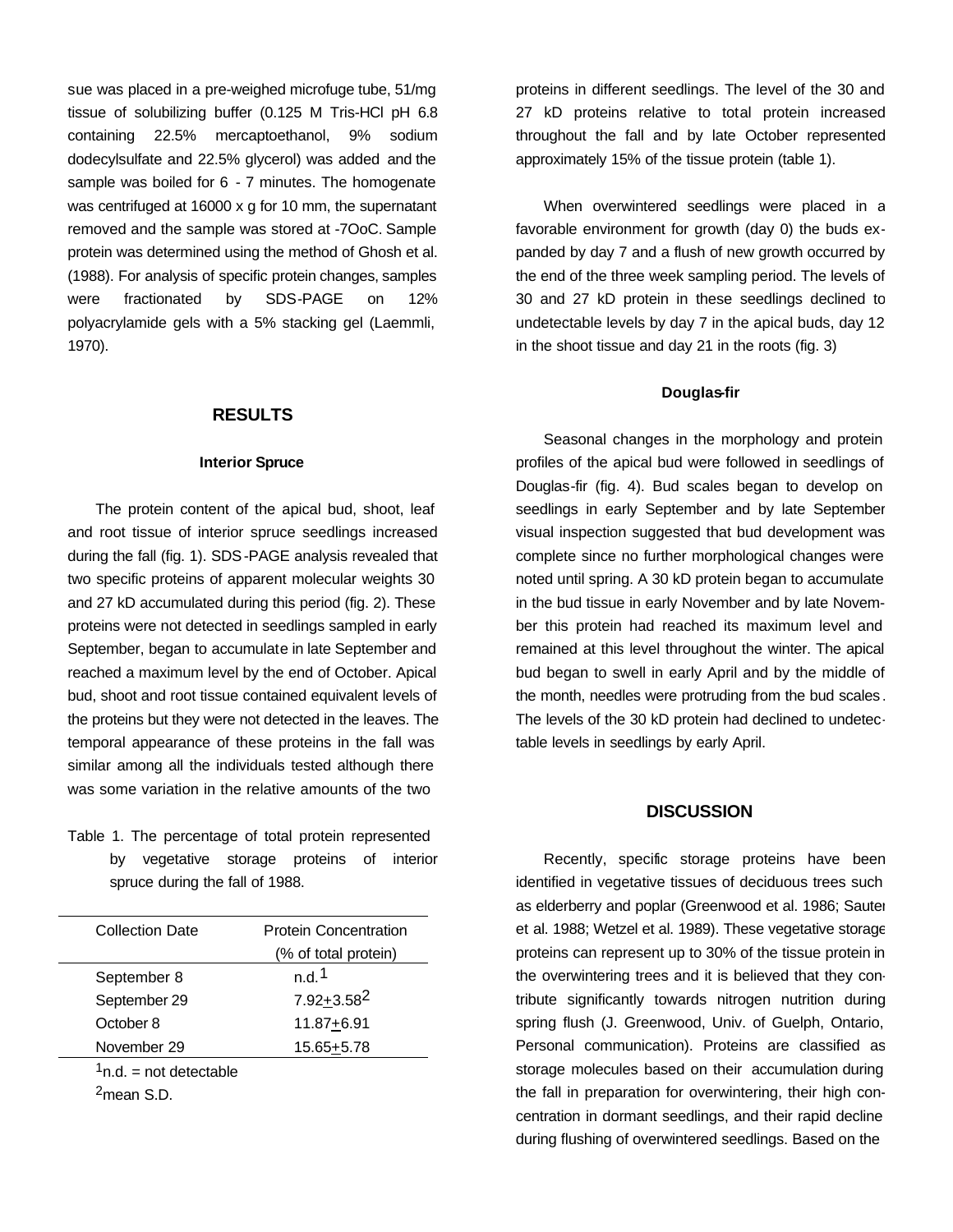



seasonal changes in the 30 kD protein of Douglas-fir and the 30 kD and 27 kD proteins of interior spruce, it is possible that these proteins are accumulated for overwintering and used as a source of nutrition during early spring growth. Furthermore, that fact that the same protein (based on molecular weight) shows similar seasonal changes in two different species suggests an important role for this protein during the overwintering process.

Conifer seedlings utilized for forest regeneration are generally grown in the nursery, lifted in the fall, overwintered in cold storage and planted in the spring. Perhaps the most crucial time to evaluate seedling quality is to determine the lifting date for cold storage, since lifting date can have a dramatic effect on seedling quality (Burdett and Simpson, 1984; Cannell et al. 1990). However, this is also a difficult time to evaluate seedling quality since the seedling is in various stages of quiescence and dormancy.

To date it has proven difficult to identify morphological or biochemical attributes of forest seedlings that can be used to evaluate their potential performance.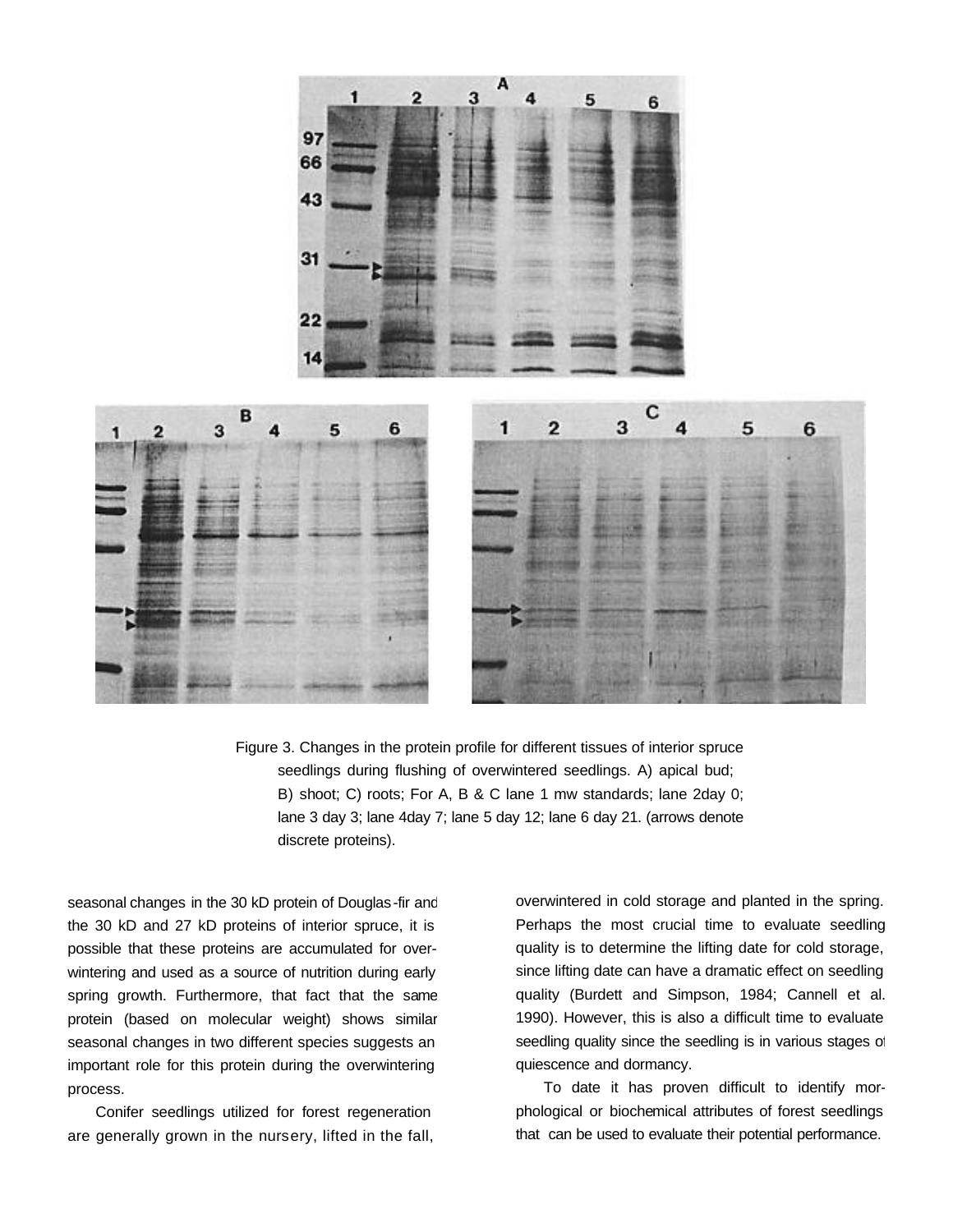

Figure 4. Seasonal changes in apical bud morphology and protein profiles of Douglas-fir seedlings. Numbers above each lane denote the collection date and photographs below each lane show the bud morphology of that sample.

The nutritional status is one attribute that can be intrinsically related to seedling growth potential. The use of macro/micro nutrients and carbohydrate reserves to evaluate seedling quality appears to be limited by fluctuations of these compounds that occur throughout the growth season due to stress and diurnal changes (Marshall, 1985; Landis, 1985). In contrast, the vegetative storage proteins only accumulate during the stage of seedling development associated with bud formation and acquisition of dormancy. Studies are underway to determine the relationship between the accumulation of the vegetative storage proteins, dormancy and seedling quality of interior spruce seedlings.

There also appears to be a relationship between the development of frost hardiness during the fall, lifting date and seedling quality (Burr et al. 1989). Currently, nursery growers rely on a frost hardiness test to determine the time to lift seedlings, but this technique can take up to two weeks. Pomeroy and Siminovitch (1970) found that soluble protein increased in bark and needles of mature red pine during the winter and that this increase was associated with the acquisition of frost hardiness. The accumulation of 30 kD proteins during the fall may also be associated with the development of frost hardiness and preparation for overwintering.

We believe that the possible role of vegetative storage proteins as storage reserves and in frost hardiness make them potential biochemical markers for seedling quality. Their use as biochemical markers is facilitated by the fact that they only accumulate during the stage of seedling development associated with dormancy, frost hardiness and the preparation for overwintering. If we can establish the relationship between the vegetative storage proteins and seedling quality an enzyme-linked immunosorbant assay (ELISA) can be developed so that nursery growers can perform a simple and rapid colorometric assay to determine the amount of protein present in nursery grown seedlings.

## **LITERATURE CITED**

Burdett, A.N. and D.G. Simpson. 1984. Lifting, grading, packaging and storing. In: Forest Nursery Manual: Production of Bareroot Seedlings. Eds. Duryea, M.L. and Landis, T.D. Oregon State University, Corvallis.

Burr, K.E., Tinus, R.W., Wallner, S.J. and R.M. King. 1989. Relationships among cold hardiness, root growth potential and bud dormancy in three conifers. Tree Physiology 5:291-306.

Cannell, M.G.R., Tabbush, P.M., Deans, J.D. Hollingsworth, M.K., Sheppard, L.J., Philipson, J.J. and M.B. Murry. 1990. Sitka spruce and Douglas fir seedlings in the nursery and in cold storage: Root growth potential, carbohydrate content, dormancy, frost hardiness and mitotic index. Forestry 63:9-27.

Ghosh, S., S. Gepstein, J. Heikkila and E.B. Dumbroff. 1988. Use of a scanning densitometer or an ELISA plate reader for measurement of nanogram amounts of protein in crude extracts from biological tissues. Anal. Biochem. 169:227-233.

Greenwood, J.S., H.M. Stinissen, W.J. Peumans and J.J. Chrispeels. 1986. Sambucus nigra agglutinin is located in protein bodies in the phloem parenchyma of the bark. Planta 167:275-27 8.

Kang, S.M. and J.S. Titus. .1980. Qualitative and